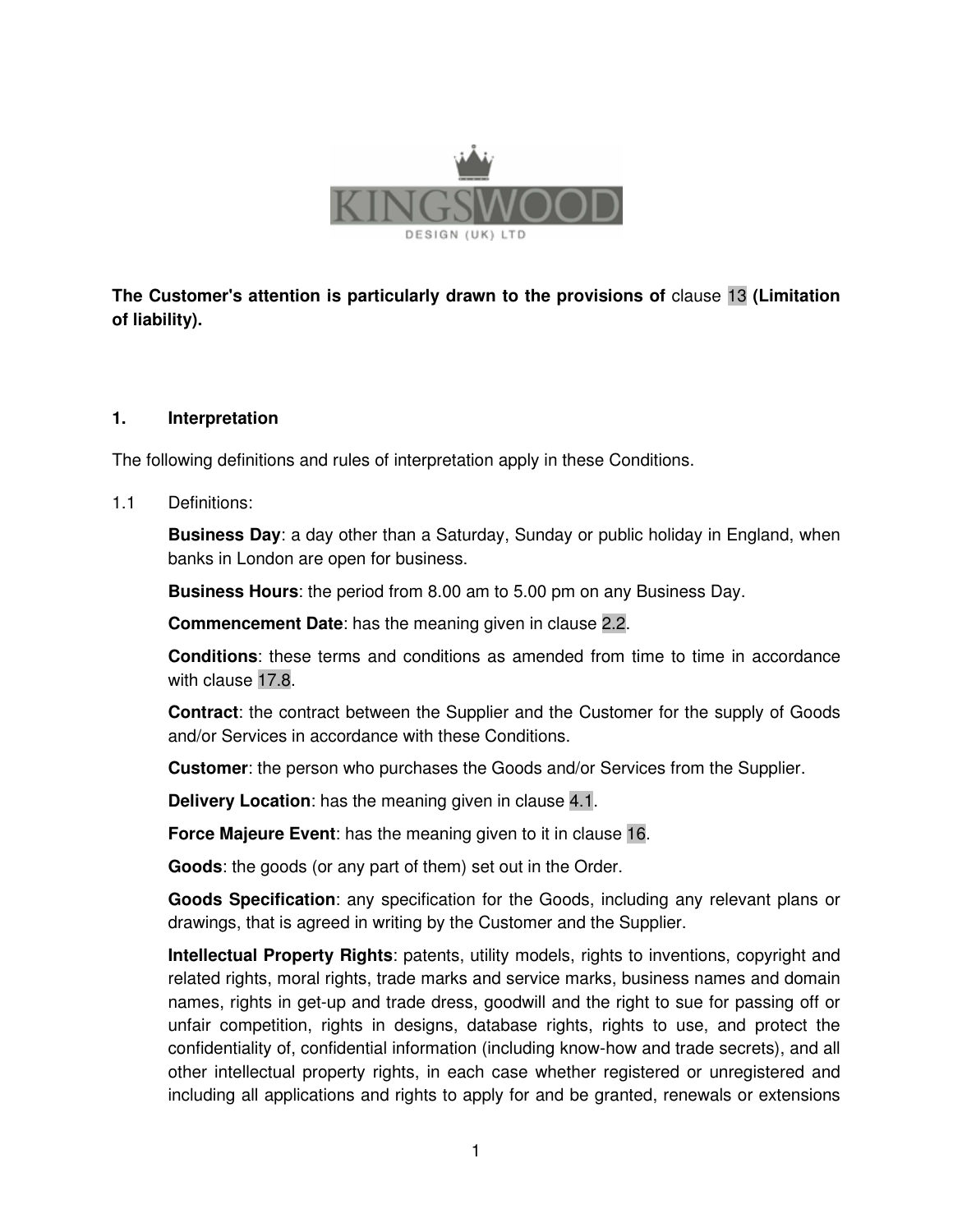of, and rights to claim priority from, such rights and all similar or equivalent rights or forms of protection which subsist or will subsist now or in the future in any part of the world.

 **Order**: the Customer's order for the supply of Goods and/or Services, as set out the Customer's written acceptance of the Supplier's quotation.

 **Services**: the services, including the Deliverables, supplied by the Supplier to the Customer as set out in the Service Specification.

**Service Specification**: the description or specification for the Services provided in writing by the Supplier to the Customer.

**Supplier**: Kingswood Design UK Limited registered in England and Wales with company number 07626727.

**Supplier Materials**: has the meaning given in clause 8.1(f).

**UK GDPR**: has the meaning given to it in section 3(10) (as supplemented by section 205(4)) of the Data Protection Act 2018.

- 1.2 Interpretation:
	- (a) A **person** includes a natural person, corporate or unincorporated body (whether or not having separate legal personality).
	- (b) A reference to a party includes its successors and permitted assigns.
	- (c) A reference to legislation or a legislative provision is a reference to it as amended or re-enacted. A reference to legislation or a legislative provision includes all subordinate legislation made under that legislation or legislative provision.
	- (d) Any words following the terms **including**, **include**, **in particular**, **for example** or any similar expression shall be interpreted as illustrative and shall not limit the sense of the words preceding those terms.
	- (e) A reference to **writing** or **written** excludes fax but not email.

#### **2. Basis of contract**

- 2.1 The Order constitutes an offer by the Customer to purchase Goods or Services or Goods and Services in accordance with these Conditions.
- 2.2 The Order shall only be deemed to be accepted when the Supplier issues written acceptance of the Order at which point and on which date the Contract shall come into existence (**Commencement Date**).
- 2.3 Any samples, drawings, descriptive matter or advertising issued by the Supplier and any descriptions of the Goods or illustrations or descriptions of the Services contained in the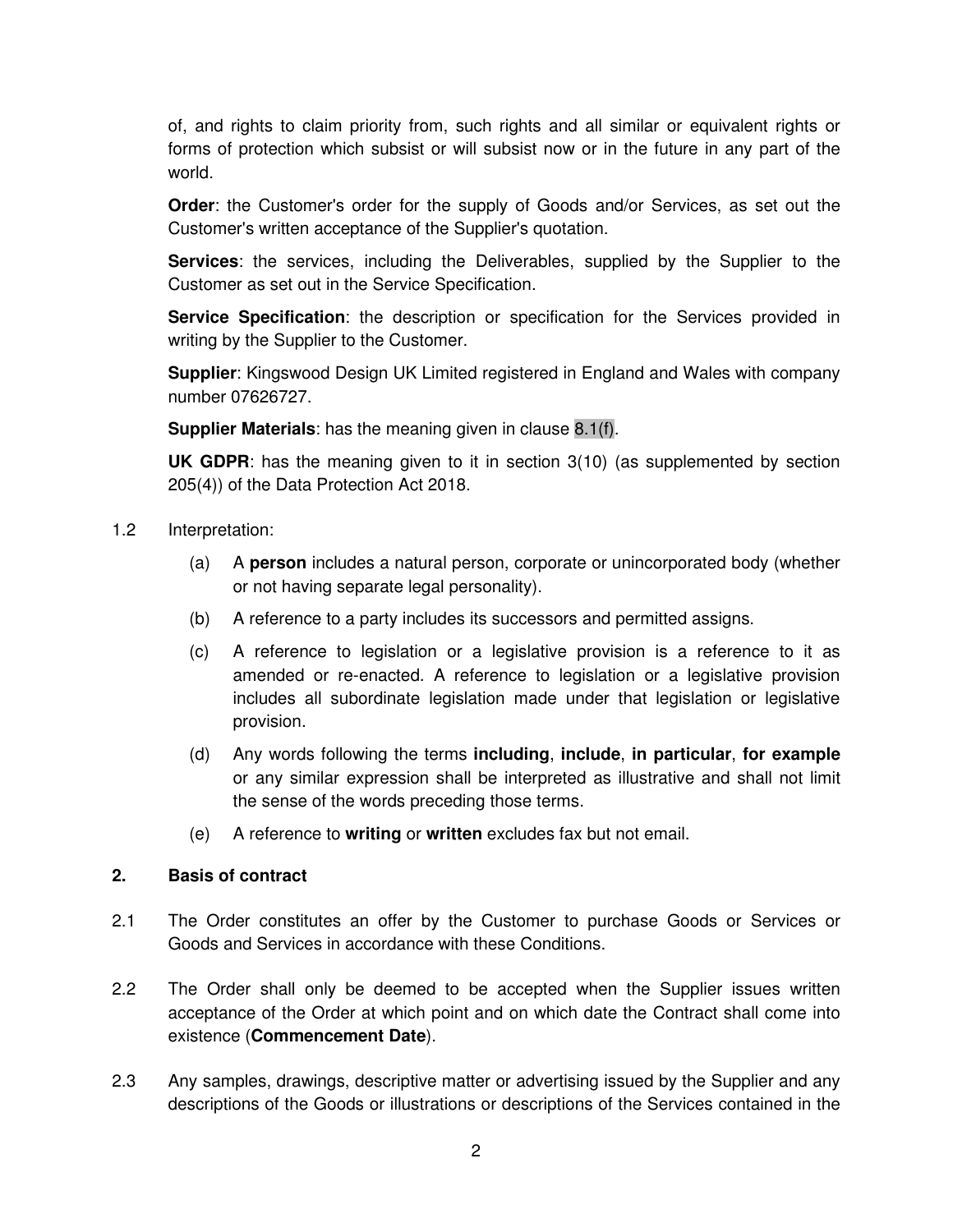Supplier's catalogues or brochures are issued or published for the sole purpose of giving an approximate idea of the Services and/or Goods described in them. They shall not form part of the Contract nor have any contractual force.

- 2.4 The Supplier will prepare up to three drawings in accordance with the Customers requirements when agreeing the Goods Specifications free of charge. Any further drawings requested by the Customer will be charged at a rate of £45 per drawing which will be deducted from the overall price of the Goods/Services when the Order if complete.
- 2.5 These Conditions apply to the Contract to the exclusion of any other terms that the Customer seeks to impose or incorporate, or which are implied by law, trade custom, practice or course of dealing.
- 2.6 Any quotation given by the Supplier shall not constitute an offer, and is only valid for a period of 30 days from its date of issue.
- 2.7 All of these Conditions shall apply to the supply of both Goods and Services except where application to one or the other is specified.

### **3. Goods**

- 3.1 The Goods are described in the Goods Specification.
- 3.2 To the extent that the Goods are to be manufactured in accordance with a Goods Specification supplied by the Customer, the Customer shall indemnify the Supplier against all liabilities, costs, expenses, damages and losses (including any direct, indirect or consequential losses, loss of profit, loss of reputation and all interest, penalties and legal costs (calculated on a full indemnity basis) and all other reasonable professional costs and expenses) suffered or incurred by the Supplier arising out of or in connection with any claim made against the Supplier for actual or alleged infringement of a third party's intellectual property rights arising out of or in connection with the Supplier's use of the Goods Specification. This clause 3.2 shall survive termination of the Contract.
- 3.3 The Supplier reserves the right to amend the Goods Specification if required by any applicable statutory or regulatory requirement, and the Supplier shall notify the Customer in any such event.

### **4. Delivery of Goods**

4.1 The Supplier shall deliver the Goods to the location set out in the Order or such other location as the parties may agree (**Delivery Location**) at any time after the Supplier notifies the Customer that the Goods are ready.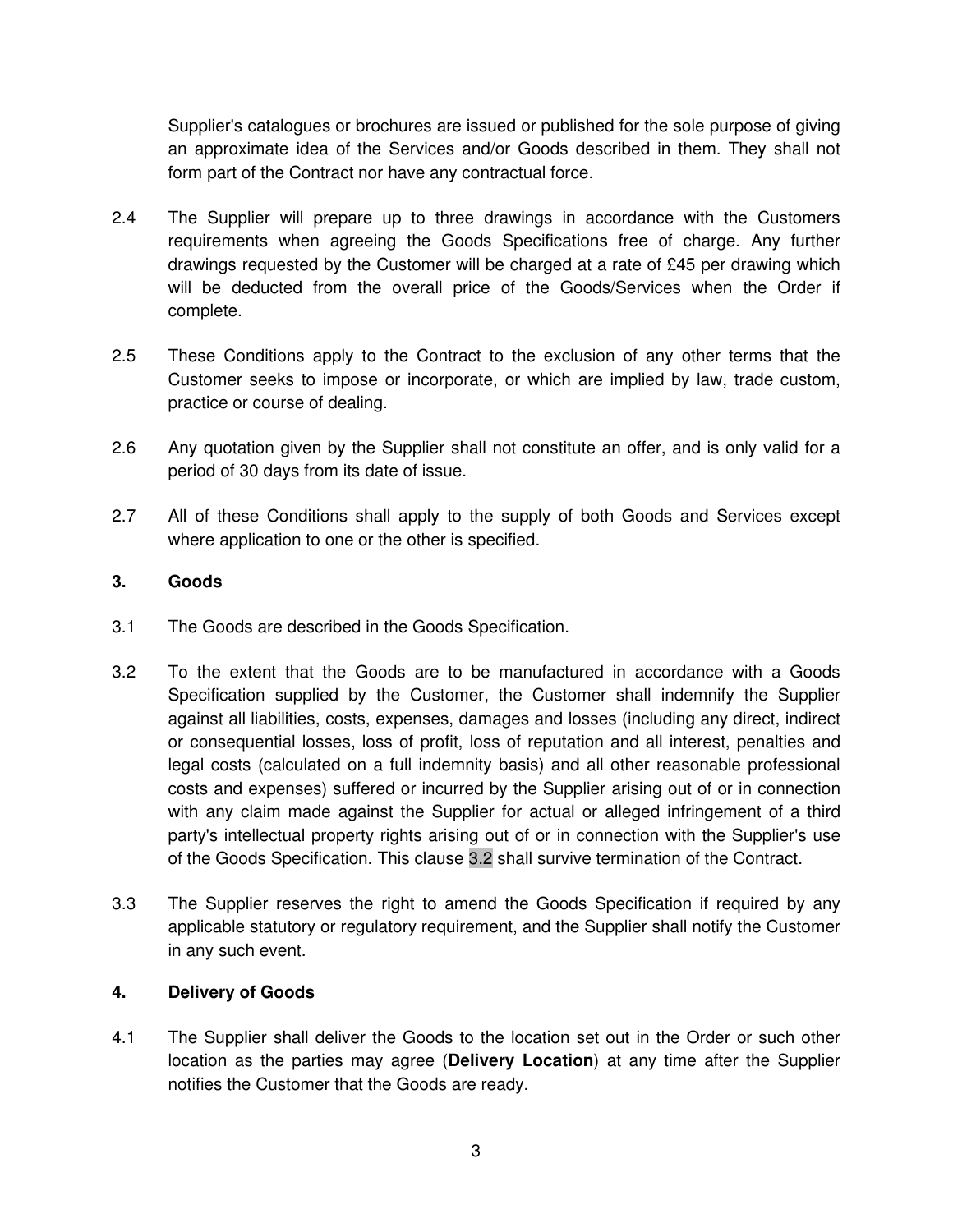- 4.2 Delivery of the Goods shall be completed on the completion of unloading of the Goods at the Delivery Location.
- 4.3 The Supplier will make every effort to deliver the Goods on the date quoted. However, the Supplier shall not be liable for any delay in delivery of the Goods that is caused by a Force Majeure Event or the Customer's failure to provide the Supplier with adequate delivery instructions or any other instructions that are relevant to the supply of the Goods.
- 4.4 If the Supplier fails to deliver the Goods, its liability shall be limited to the costs and expenses incurred by the Customer in obtaining replacement goods of similar description and quality in the cheapest market available, less the price of the Goods. The Supplier shall have no liability for any failure to deliver the Goods to the extent that such failure is caused by a Force Majeure Event or the Customer's failure to provide the Supplier with adequate delivery instructions or any other instructions that are relevant to the supply of the Goods.
- 4.5 If the Customer fails to accept delivery of the Goods on the delivery date then except where such failure or delay is caused by a Force Majeure Event or by the Supplier's failure to comply with its obligations under the Contract in respect of the Goods:
	- (a) delivery of the Goods shall be deemed to have been completed at 9.00 am on the third Business Day following the delivery date; and
	- (b) the Supplier shall store the Goods until actual delivery takes place, and charge the Customer for all related costs and expenses (including insurance).
- 4.6 If ten Business Days after the day on which the Supplier notified the Customer that the Goods were ready for delivery the Customer has not accepted actual delivery of them, the Supplier may resell or otherwise dispose of part or all of the Goods and, after deducting reasonable storage and selling costs, charge the Customer for any shortfall below the price of the Goods.

# **5. Quality of Goods**

- 5.1 The Supplier warrants that on delivery the Goods shall:
	- (a) conform in all material respects with their description contained in the Goods Specification;
	- (b) be free from material defects in design, material and workmanship; and
	- (c) be of satisfactory quality (within the meaning of the Sale of Goods Act 1979); and
	- (d) be fit for any purpose held out by the Supplier.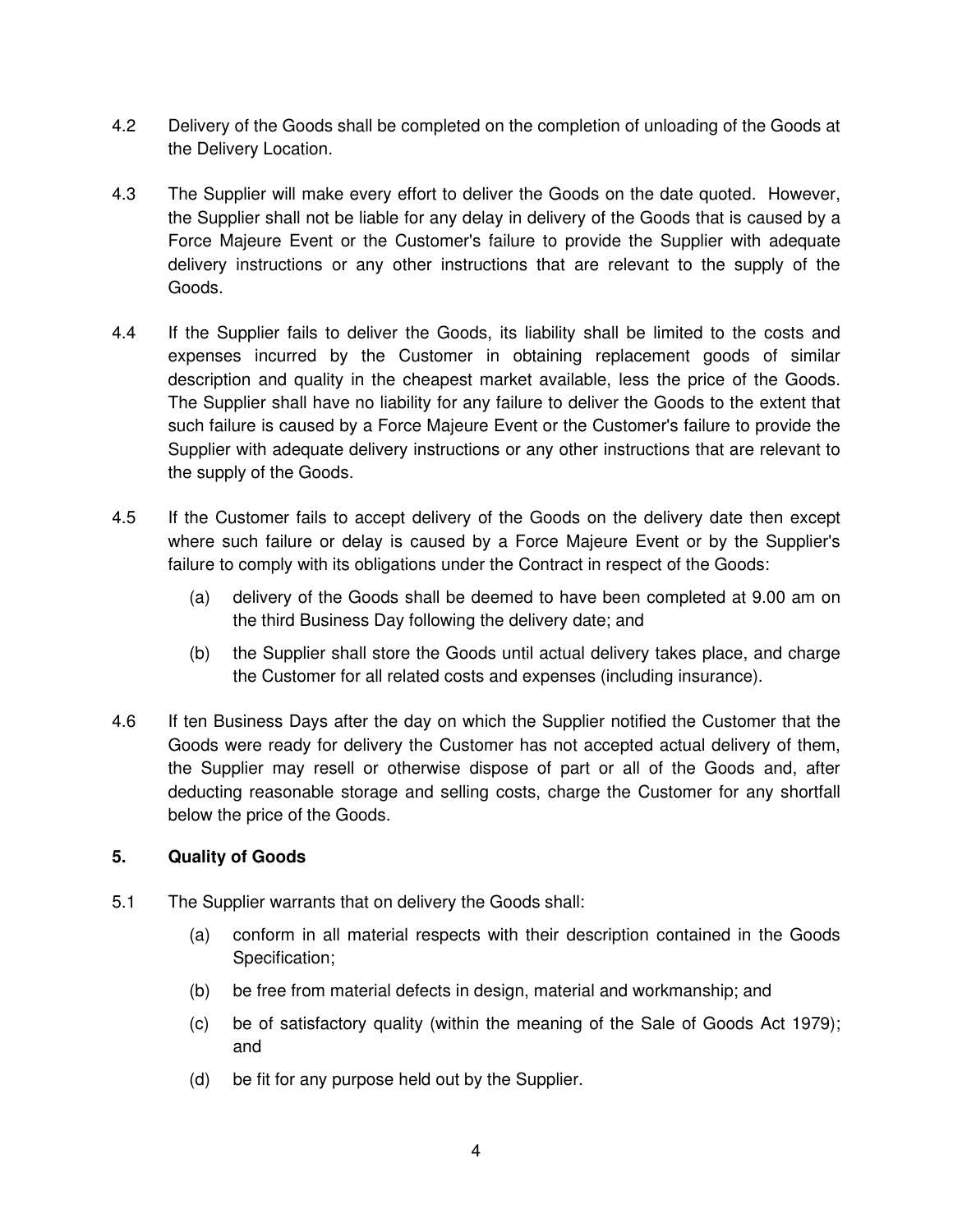- 5.2 Subject to clause 5.4, if:
	- (a) the Customer gives notice in writing to the Supplier within 30 days of the date of delivery of the Goods that the Goods do not comply with the warranty set out in clause 5.1; and
	- (b) the Supplier is given a reasonable opportunity of examining such Goods,

the Supplier shall, at its option, repair or replace the defective Goods, or refund the price of the defective Goods in full.

- 5.3 If after 30 Working Days of the date of delivery of the Goods the Customer gives notice to the Supplier that the Goods do not comply with the warranty set out in clause 5.1 then the Supplier may, at its option, examine the Goods and offer to repair or replace the defective Goods at a cost agreed between the Supplier and Customer, such costs to be paid by the Customer to the Supplier prior to the Supplier completing any repair or replacement.
- 5.4 The Supplier shall not be liable for the Goods' failure to comply with the warranty set out in clause 5.1 if:
	- (a) the Customer makes any further use of such Goods after giving a notice in accordance with clause 5.2;
	- (b) the defect arises because the Customer failed to follow the Supplier's oral or written instructions as to the storage, use or maintenance of the Goods or (if there are none) good trade practice regarding the same;
	- (c) the defect arises as a result of the Supplier following any drawing, design or specification supplied by the Customer;
	- (d) the Customer alters or repairs such Goods without the written consent of the Supplier;
	- (e) the defect arises as a result of fair wear and tear, wilful damage, negligence, or abnormal working conditions; or
	- (f) the Goods differ from the Goods Specification as a result of changes made to ensure they comply with applicable statutory or regulatory requirements.
- 5.5 Except as provided in this clause 5, the Supplier shall have no liability to the Customer in respect of the Goods' failure to comply with the warranty set out in clause 5.1.
- 5.6 If part of the Goods has the benefit of a manufacturers warranty the Supplier shall not be liable for repair or replacement of said appliance unless any damage is cause by the Supplier.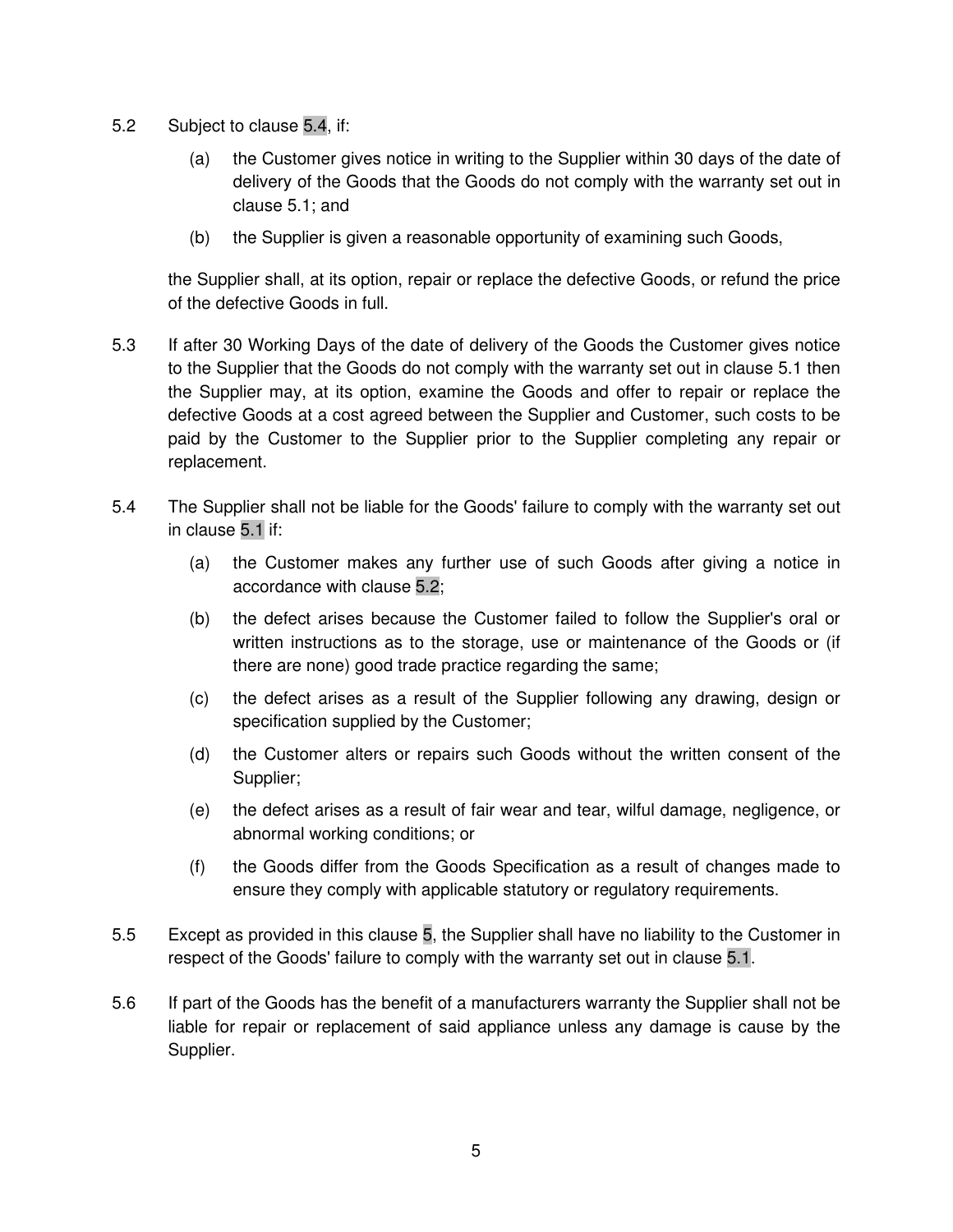5.7 These Conditions shall apply to any repaired or replacement Goods supplied by the Supplier.

#### **6. Title and risk**

- 6.1 The risk in the Goods shall pass to the Customer on completion of delivery.
- 6.2 Title to the Goods shall not pass to the Customer until the Supplier receives payment in full (in cash or cleared funds) for the Goods in respect of which payment has become due.
- 6.3 Until title to the Goods has passed to the Customer, the Supplier shall be entitled to:
	- (a) Refuse delivery of the Goods and provide the Services to the Customer;
	- (b) Store the Goods until such time as title passes; and
	- (c) Once payment has been received by the Supplier, arrange delivery of the Goods provision of the Services in accordance with the Order.
- 6.4 At any time before title to the Goods passes to the Customer, the Supplier may require the Customer to deliver up all Goods in its possession that have not been resold, or irrevocably incorporated into another product and if the Customer fails to do so promptly, enter any premises of the Customer or of any third party where the Goods are stored in order to recover them.

#### **7. Supply of Services**

- 7.1 The Supplier shall supply the Services to the Customer in accordance with the Service Specification in all material respects.
- 7.2 The Supplier shall use all reasonable endeavours to meet any performance dates for the Services specified in the Quote. The Supplier shall have no liability for any failure to provide the Services to the extent that such failure is caused by a Force Majeure Event or the Customer's failure to provide the Supplier with suitable environment to provide the Services or any other instructions that are relevant to the supply of the Services.
- 7.3 The Supplier reserves the right to amend the Service Specification if necessary to comply with any applicable law or regulatory requirement, or if the amendment will not materially affect the nature or quality of the Services, and the Supplier shall notify the Customer in any such event.
- 7.4 The Supplier warrants to the Customer that the Services will be provided using reasonable care and skill.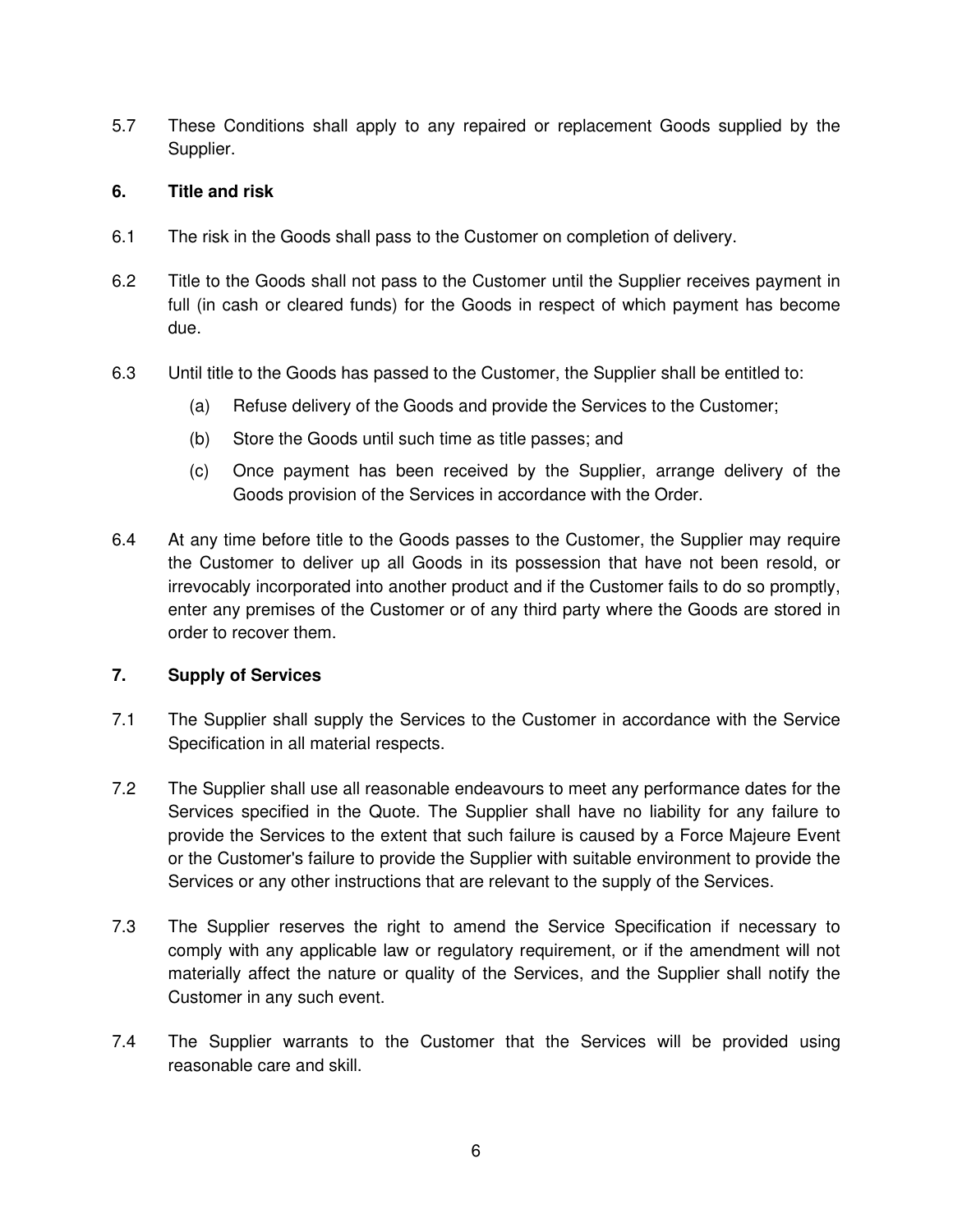7.5 If the Service provided to the Customer by the Supplier relates to the installation of any goods which are not part of the Order nor supplied to the Customer by the Supplier, the Supplier shall not be liable for any damage or destruction to the goods or if the goods are not in full working order unless directly caused by the Supplier.

### **8. Customer's obligations**

- 8.1 The Customer shall:
	- (a) ensure that the terms of the Order and any information it provides in the Service Specification and the Goods Specification are complete and accurate;
	- (b) co-operate with the Supplier in all matters relating to the Services;
	- (c) provide the Supplier, its employees, agents, consultants and subcontractors, with access to the Customer's premises and other facilities as reasonably required by the Supplier to provide the Services;
	- (d) provide the Supplier with such information as the Supplier may reasonably require in order to supply the Services, and ensure that such information is complete and accurate in all material respects;
	- (e) comply with all applicable laws, including health and safety laws; and
	- (f) keep all materials, equipment, documents and other property of the Supplier (**Supplier Materials**) at the Customer's premises in safe custody at its own risk, maintain the Supplier Materials in good condition until returned to the Supplier, and not dispose of or use the Supplier Materials other than in accordance with the Supplier's written instructions or authorisation.
- 8.2 If the Supplier's performance of any of its obligations under the Contract is prevented or delayed by any act or omission by the Customer or failure by the Customer to perform any relevant obligation (**Customer Default**):
	- (a) without limiting or affecting any other right or remedy available to it, the Supplier shall have the right to suspend performance of the Services until the Customer remedies the Customer Default, and to rely on the Customer Default to relieve it from the performance of any of its obligations in each case to the extent the Customer Default prevents or delays the Supplier's performance of any of its obligations;
	- (b) the Supplier shall not be liable for any costs or losses sustained or incurred by the Customer arising directly or indirectly from the Supplier's failure or delay to perform any of its obligations as set out in this clause 8.2; and
	- (c) the Customer shall reimburse the Supplier on written demand for any costs or losses sustained or incurred by the Supplier arising directly or indirectly from the Customer Default.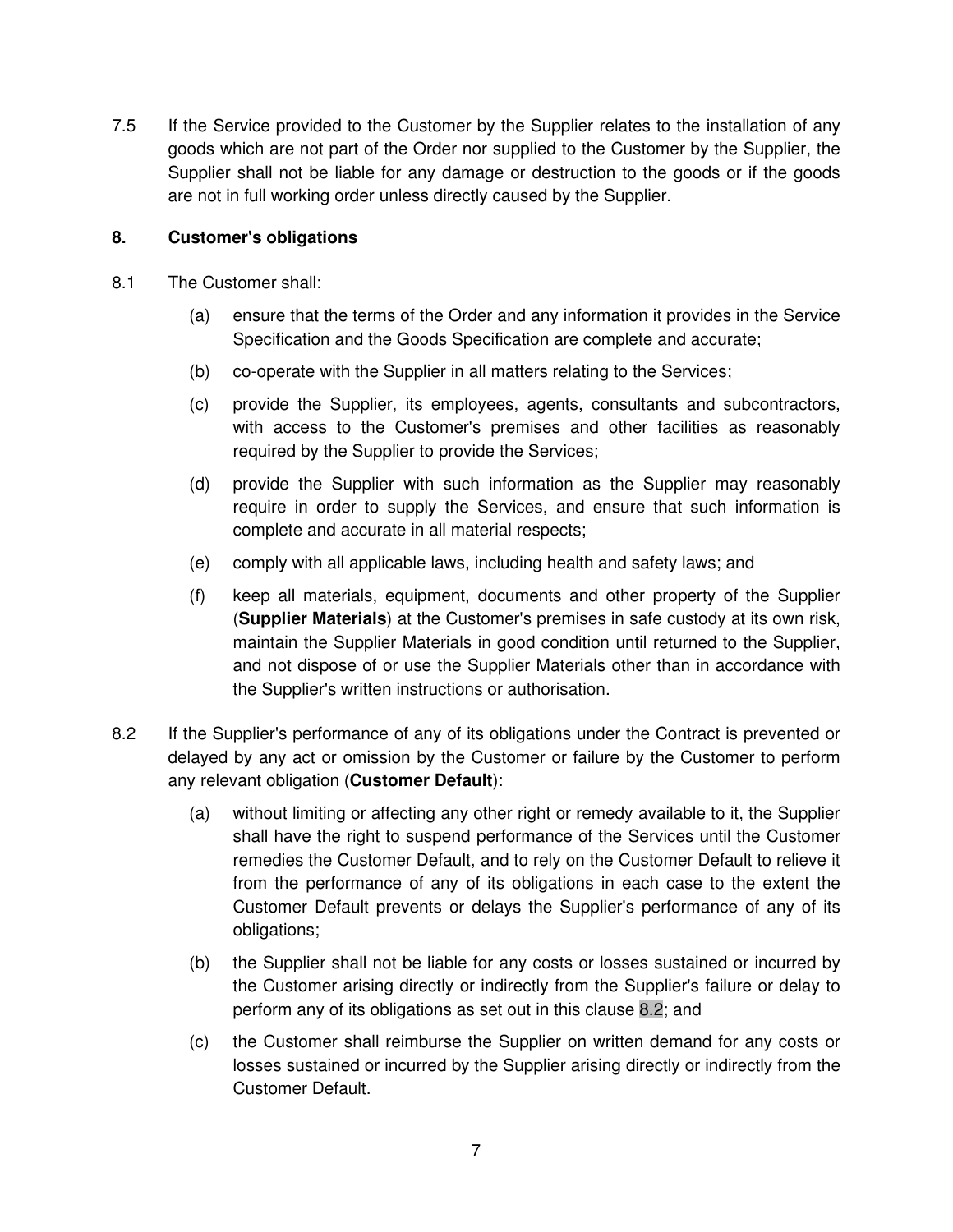#### **9. Charges and payment**

- 9.1 The price for Goods shall be the price set out in the Order.
- 9.2 The charges for Services shall be calculated on a time and materials basis:
	- (a) the charges shall be calculated in accordance with the Supplier's daily fee rates, as set out in the Order;
	- (b) the Supplier's daily fee rates for each individual person are calculated on the basis of an eight-hour day from 8.00 am to 5.00 pm worked on Business Days;
	- (c) the Supplier shall be entitled to charge an overtime rate on a pro rata basis for each part day or for any time worked by individuals whom it engages on the Services outside the hours referred to in clause 9.2(b); and
	- (d) the Supplier shall be entitled to charge the Customer for any expenses reasonably incurred by the individuals whom the Supplier engages in connection with the Services including travelling expenses and any associated expenses, and for the cost of services provided by third parties and required by the Supplier for the performance of the Services, and for the cost of any materials.
- 9.3 The Supplier reserves the right to:
	- (a) increase the price of the Goods, by giving notice to the Customer at any time before delivery, to reflect any increase in the cost of the Goods to the Supplier that is due to:
		- (i) any factor beyond the control of the Supplier (including foreign exchange fluctuations, increases in taxes and duties, and increases in labour, materials and other manufacturing costs);
		- (ii) any request by the Customer to change the delivery date(s), quantities or types of Goods ordered, or the Goods Specification; or
		- (iii) any delay caused by any instructions of the Customer in respect of the Goods or failure of the Customer to give the Supplier adequate or accurate information or instructions in respect of the Goods.
- 9.4 In respect of the Goods and Services, the following payment structure shall apply:
	- a) A reservation fee of £500.00 will be payable by the Customer to the Supplier on the date the quote is accepted by the Customer.
	- b) At least one month before the date of delivery of the Goods, the Customer is to pay to the Supplier 25% of the total amount shown in the Supplier's quote.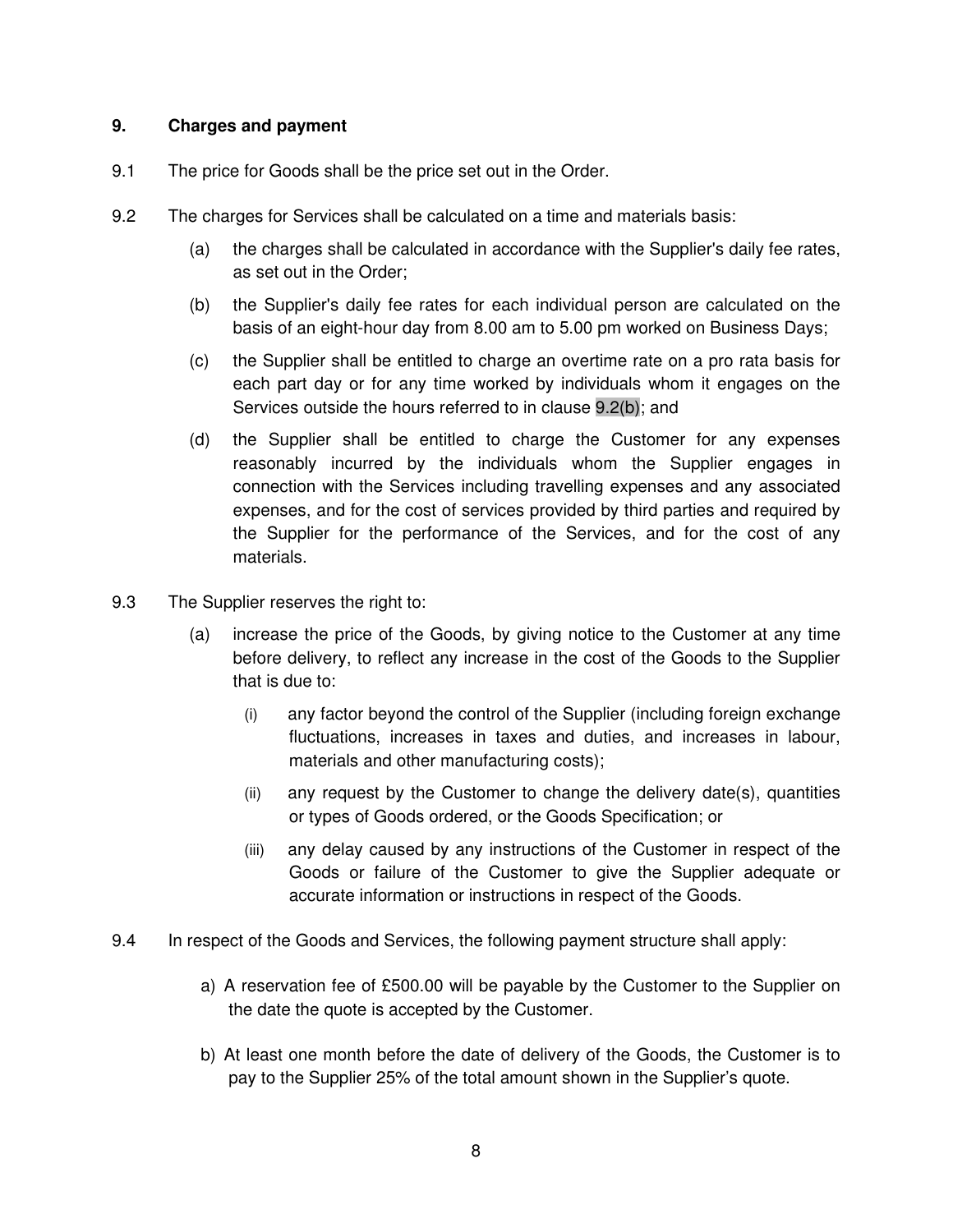- c) The Customer is to pay the 60% of the total amount shown on the Supplier's quote by 3p.m. the Business Day before the date for delivery of the Goods.
- d) The supplier will invoice the Customer for the remainder of the overall amount still outstanding in accordance with the Supplier's Quote following delivery of the Goods and provision of the Services and this shall be payable in accordance with clause 9.6 below.
- 9.6 If payment is not received in cleared funds in accordance with 9.4(c) above, the Supplier reserves the right at their sole discretion to retain the Goods and suspend the Services until such a time as the payment is received. Once payment is received, a new date for delivery and provision of the Services will be agreed between the Supplier and the Customer.
- 9.7 Should the Customer terminate this agreement or fail in any of its obligations herein resulting in the Supplier terminating this agreement, the Supplier reserves the right to charge the Customer and the Customer agrees to pay a restocking fee of 15% - 20% of the overall price of the Order.
- 9.8 The Customer shall pay each invoice submitted by the Supplier:
	- (a) within 7 days of the date of the invoice; and
	- (b) in full and in cleared funds to a bank account nominated in writing by the Supplier, and

time for payment shall be of the essence of the Contract.

- 9.9 All amounts payable by the Customer under the Contract are exclusive of amounts in respect of value added tax chargeable from time to time (**VAT**). Where any taxable supply for VAT purposes is made under the Contract by the Supplier to the Customer, the Customer shall, on receipt of a valid VAT invoice from the Supplier, pay to the Supplier such additional amounts in respect of VAT as are chargeable on the supply of the Services or Goods at the same time as payment is due for the supply of the Services or Goods.
- 9.10 If the Customer fails to make a payment due to the Supplier under the Contract by the due date, then, without limiting the Supplier's remedies under clause 14, the Customer shall pay interest on the overdue sum from the due date until payment of the overdue sum, whether before or after judgment. Interest under this clause 9.10 will accrue each day at 4% a year above the Bank of England's base rate from time to time, but at 4% a year for any period when that base rate is below 0%.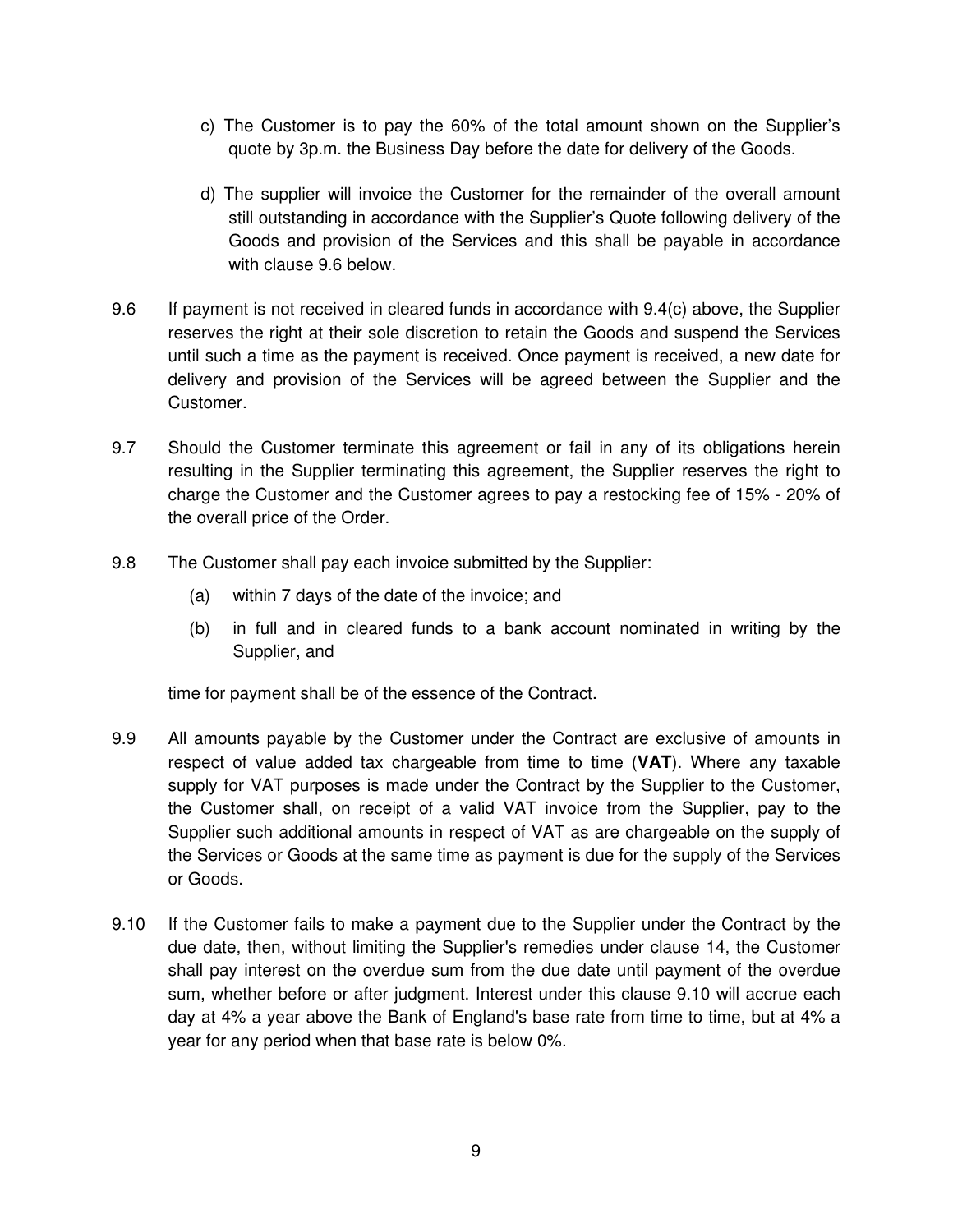9.11 All amounts due under the Contract shall be paid in full without any set-off, counterclaim, deduction or withholding (other than any deduction or withholding of tax as required by law).

### **10. Intellectual property rights**

10.1 All Intellectual Property Rights in or arising out of or in connection with the Services (other than Intellectual Property Rights in any materials provided by the Customer) shall be owned by the Supplier.

#### **11. Data protection**

- 11.1 The following definitions apply in this clause 11:
	- (a) **Controller, Processor, Data Subject, Personal Data, Personal Data Breach, processing and appropriate technical and organisational measures**: as defined in the Data Protection Legislation.
	- (b) **Data Protection Legislation**: all applicable data protection and privacy legislation in force from time to time in the UK including the UK GDPR, the Data Protection Act 2018 (and regulations made thereunder) and the Privacy and Electronic Communications Regulations 2003 (SI 2003/2426).
	- (c) **Domestic Law**: the law of the United Kingdom or a part of the United Kingdom.
- 11.2 Both parties will comply with all applicable requirements of the Data Protection Legislation. This clause 11 is in addition to, and does not relieve, remove or replace, a party's obligations or rights under the Data Protection Legislation.
- 11.3 The parties acknowledge that for the purposes of the Data Protection Legislation, the Customer is the Controller and the Supplier is the Processor.
- 11.4 Without prejudice to the generality of clause 11.2, the Customer will ensure that it has all necessary appropriate consents and notices in place to enable lawful transfer of the Personal Data to the Supplier for the duration and purposes of the Contract.
- 11.5 Without prejudice to the generality of clause 11.2, the Supplier shall, in relation to any Personal Data processed in connection with the performance by the Supplier of its obligations under the Contract:
	- (a) process that Personal Data only on the documented written instructions of the Customer unless the Supplier is required by Domestic Law to otherwise process that Personal Data. Where the Supplier is relying on Domestic Law as the basis for processing Personal Data, the Supplier shall promptly notify the Customer of this before performing the processing required by the Domestic Law unless the Domestic Law prohibits the Supplier from so notifying the Customer;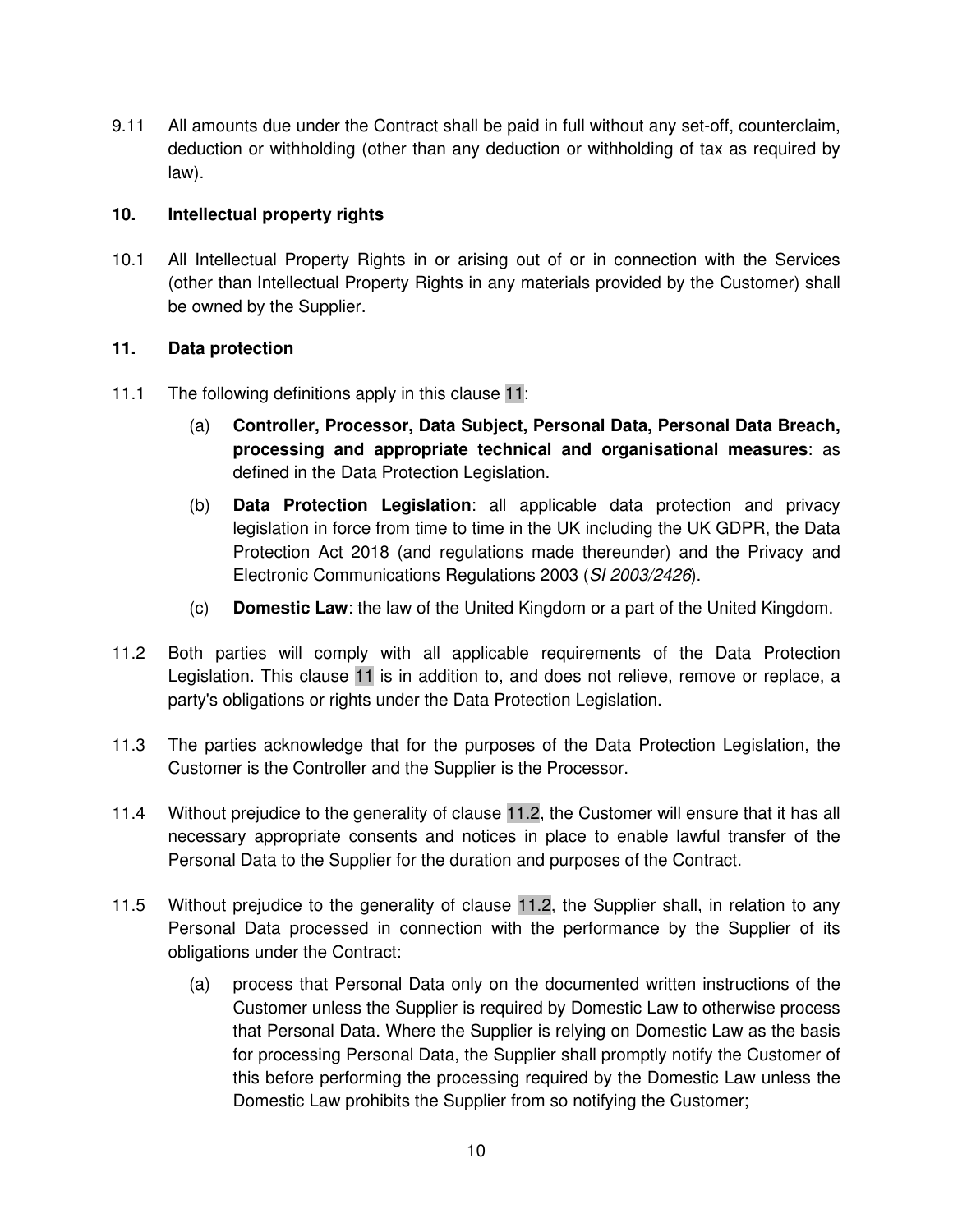- (b) ensure that it has in place appropriate technical and organisational measures, reviewed and approved by the Customer, to protect against unauthorised or unlawful processing of Personal Data and against accidental loss or destruction of, or damage to, Personal Data, appropriate to the harm that might result from the unauthorised or unlawful processing or accidental loss, destruction or damage and the nature of the data to be protected, having regard to the state of technological development and the cost of implementing any measures (those measures may include, where appropriate, pseudonymising and encrypting Personal Data, ensuring confidentiality, integrity, availability and resilience of its systems and services, ensuring that availability of and access to Personal Data can be restored in a timely manner after an incident, and regularly assessing and evaluating the effectiveness of the technical and organisational measures adopted by it);
- (c) ensure that all personnel who have access to and/or process Personal Data are obliged to keep the Personal Data confidential; and
- (d) not transfer any Personal Data outside of the UK unless the prior written consent of the Customer has been obtained and the following conditions are fulfilled:
	- (i) the Customer or the Supplier has provided appropriate safeguards in relation to the transfer;
	- (ii) the Data Subject has enforceable rights and effective legal remedies;
	- (iii) the Supplier complies with its obligations under the Data Protection Legislation by providing an adequate level of protection to any Personal Data that is transferred; and
	- (iv) the Supplier complies with reasonable instructions notified to it in advance by the Customer with respect to the processing of the Personal Data;
- (e) assist the Customer, at the Customer's cost, in responding to any request from a Data Subject and in ensuring compliance with its obligations under the Data Protection Legislation with respect to security, breach notifications, impact assessments and consultations with supervisory authorities or regulators;
- (f) notify the Customer without undue delay on becoming aware of a Personal Data Breach;
- (g) at the written direction of the Customer, delete or return Personal Data and copies thereof to the Customer on termination of the Contract unless required by Domestic Law to store the Personal Data; and
- (h) maintain complete and accurate records and information to demonstrate its compliance with this clause 11.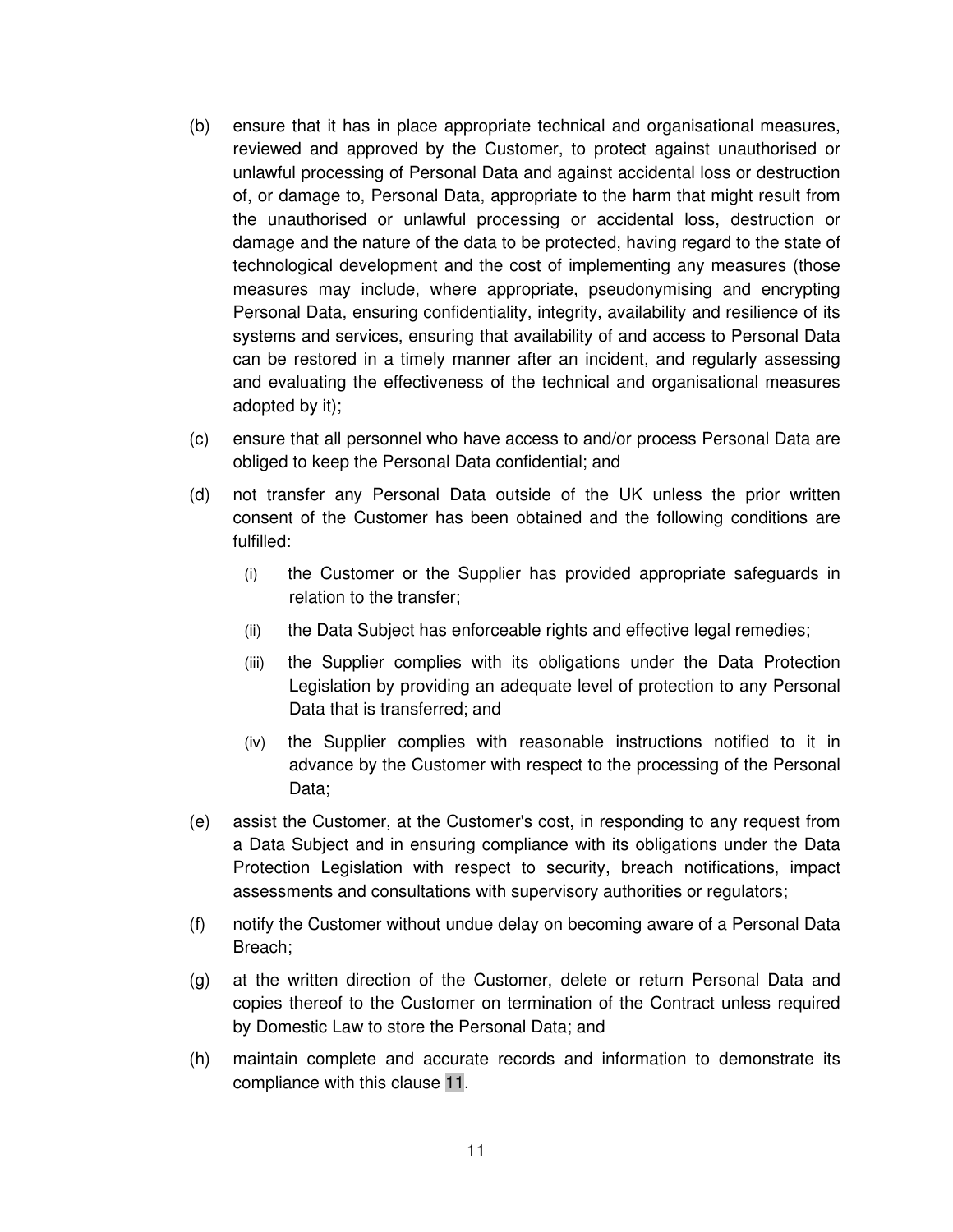11.6 The Customer does not consent to the Supplier appointing any third party processor of Personal Data under the Contract.

#### **12. Confidentiality**

- 12.1 Each party undertakes that it shall not at any time disclose to any person any confidential information concerning the business, assets, affairs, customers, clients or suppliers of the other party, except as permitted by clause 12.2.
- 12.2 The Supplier may disclose the Customer's confidential information:
	- (a) to its employees, officers, representatives, contractors or subcontracts or advisers who need to know such information for the purposes of exercising the party's rights or carrying out its obligations under or in connection with the Contract. The Supplier shall ensure that its employees, officers, representatives or advisers to whom it discloses the other party's confidential information comply with this clause 12; and
	- (b) as may be required by law, a court of competent jurisdiction or any governmental or regulatory authority.
- 12.3 No party shall use any other party's confidential information for any purpose other than to exercise its rights and perform its obligations under or in connection with the Contract.

# **13. Limitation of liability: THE CUSTOMER'S ATTENTION IS PARTICULARLY DRAWN TO THIS CLAUSE.**

- 13.1 The Supplier has obtained insurance cover in respect of its own legal liability for individual claims not exceeding £5,000,000.00 per claim. The limits and exclusions in this clause reflect the insurance cover the Supplier has been able to arrange and the Customer is responsible for making its own arrangements for the insurance of any excess loss.
- 13.2 The restrictions on liability in this clause 13 apply to every liability arising under or in connection with the Contract including liability in contract, tort (including negligence), misrepresentation, restitution or otherwise.
- 13.3 Nothing in the Contract limits any liability which cannot legally be limited, including liability for:
	- (a) death or personal injury caused by negligence;
	- (b) fraud or fraudulent misrepresentation;
	- (c) breach of the terms implied by section 12 of the Sale of Goods Act 1979 or section 2 of the Supply of Goods and Services Act 1982 (title and quiet possession); and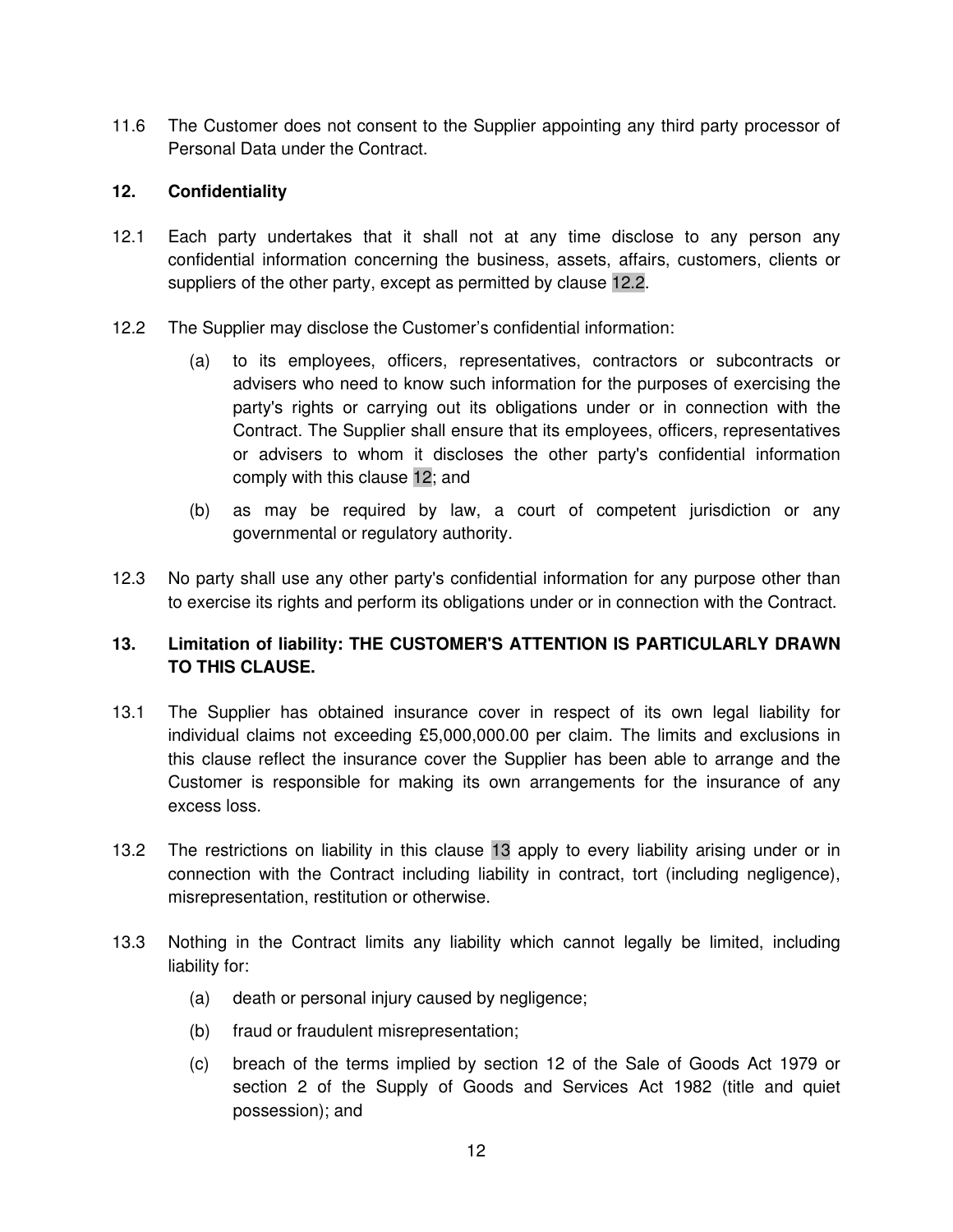- (d) defective products under the Consumer Protection Act 1987.
- 13.4 Subject to clause 13.3, the Supplier's total liability to the Customer shall not exceed £5,000,000.00.
- 13.5 This clause 13.5 sets out specific heads of excluded loss and exceptions from them:
	- (a) Subject to clause 13.3, clause 13.5(b) excludes specified types of loss.
	- (b) The following types of loss are wholly excluded:
		- (i) loss of profits;
		- (ii) loss of sales or business;
		- (iii) loss of agreements or contracts;
		- (iv) loss of anticipated savings;
		- (v) loss of use or corruption of software, data or information;
		- (vi) loss of or damage to goodwill; and
		- (vii) indirect or consequential loss.
- 13.6 The Supplier has given commitments as to compliance of the Goods and Services with relevant specifications in clause 5 and clause 7. In view of these commitments, the terms implied by sections 13 to 15 of the Sale of Goods Act 1979 and sections 3, 4 and 5 of the Supply of Goods and Services Act 1982 are, to the fullest extent permitted by law, excluded from the Contract.
- 13.7 This clause 13 shall survive termination of the Contract.

#### **14. Termination**

- 14.1 Without affecting any other right or remedy available to it, either party may terminate the Contract by giving the other party not less than one months' written notice.
- 14.2 Without affecting any other right or remedy available to it, either party may terminate the Contract with immediate effect by giving written notice to the other party if:
	- (a) the other party commits a material breach of its obligations under the Contract and (if such breach is remediable) fails to remedy that breach within 7 days after receipt of notice in writing to do so;
	- (b) the other party takes any step or action in connection with its entering administration, provisional liquidation or any composition or arrangement with its creditors (other than in relation to a solvent restructuring), obtaining a moratorium, being wound up (whether voluntarily or by order of the court, unless for the purpose of a solvent restructuring), having a receiver appointed to any of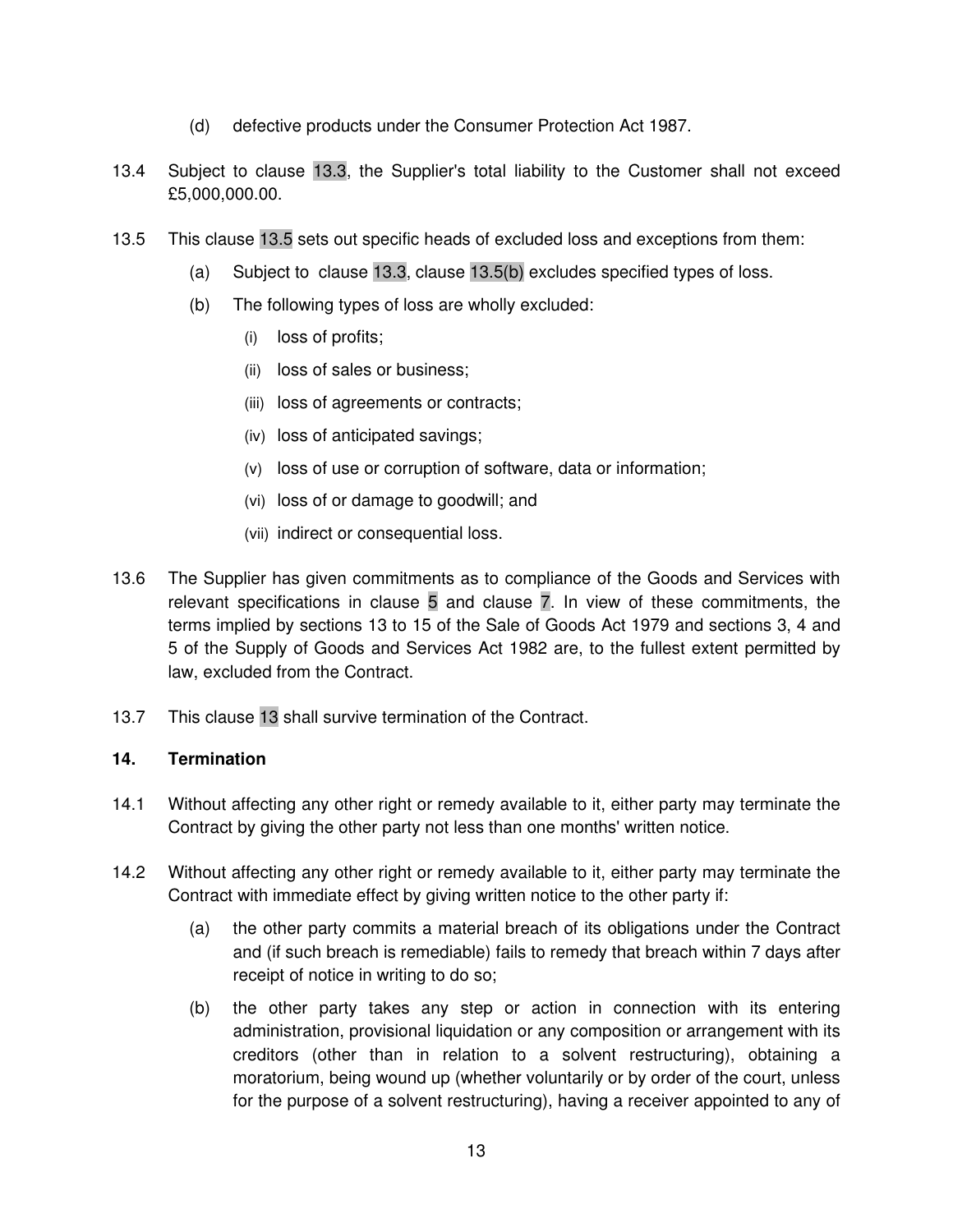its assets or ceasing to carry on business or, if the step or action is taken in another jurisdiction, in connection with any analogous procedure in the relevant jurisdiction:

- (c) the other party suspends, or threatens to suspend, or ceases or threatens to cease to carry on all or a substantial part of its business; or
- (d) the other party's financial position deteriorates so far as to reasonably justify the opinion that its ability to give effect to the terms of the Contract is in jeopardy.
- 14.3 Without affecting any other right or remedy available to it, the Supplier may terminate the Contract with immediate effect by giving written notice to the Customer if the Customer fails to pay any amount due under the Contract on the due date for payment.
- 14.4 Without affecting any other right or remedy available to it, the Supplier may suspend the supply of Services or all further deliveries of Goods under the Contract or any other contract between the Customer and the Supplier if the Customer fails to pay any amount due under the Contract on the due date for payment, the Customer becomes subject to any of the events listed in clause  $14.2(b)$  to clause  $14.2(d)$ , or the Supplier reasonably believes that the Customer is about to become subject to any of them.

### **15. Consequences of termination**

- 15.1 On termination of the Contract:
	- (a) the Customer shall immediately pay to the Supplier all of the Supplier's outstanding unpaid invoices and interest and, in respect of Services and Goods supplied but for which no invoice has been submitted, the Supplier shall submit an invoice, which shall be payable by the Customer immediately on receipt;
	- (b) the Customer shall return all of the Supplier Materials and any Deliverables or Goods which have not been fully paid for. If the Customer fails to do so, then the Supplier may enter the Customer's premises and take possession of them. Until they have been returned, the Customer shall be solely responsible for their safe keeping and will not use them for any purpose not connected with this Contract.
- 15.2 Termination of the Contract shall not affect any rights, remedies, obligations and liabilities of the parties that have accrued up to the date of termination, including the right to claim damages in respect of any breach of the Contract which existed at or before the date of termination.
- 15.3 Any provision of the Contract that expressly or by implication is intended to have effect after termination shall continue in full force and effect.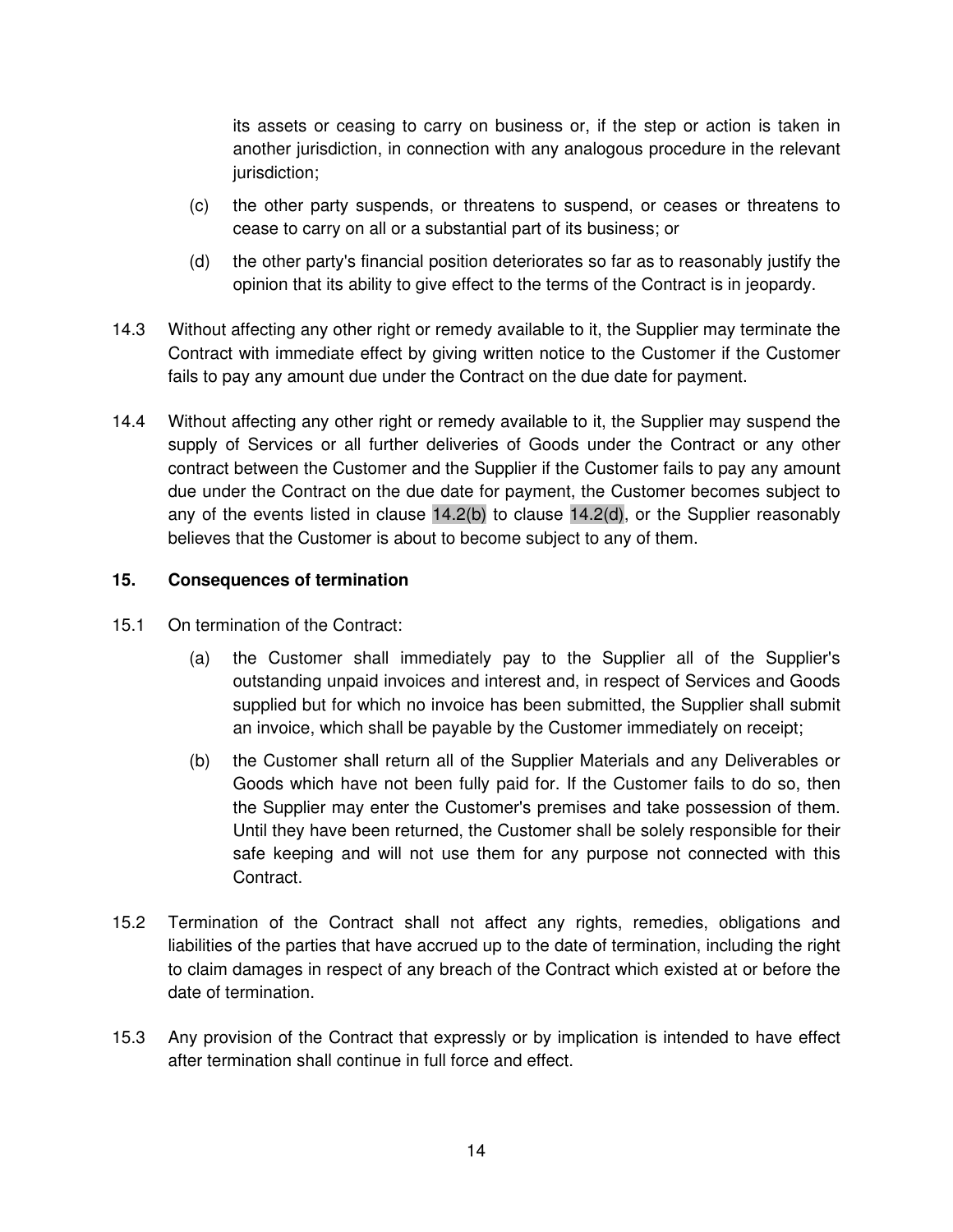### **16. Force majeure**

Neither party shall be in breach of the Contract or otherwise liable for any failure or delay in the performance of its obligations if such delay or failure results from events, circumstances or causes beyond its reasonable control (a **Force Majeure Event**). The time for performance of such obligations shall be extended accordingly. If the period of delay or non-performance continues for 6 months, the party not affected may terminate the Contract by giving 14 days' written notice to the affected party.

#### **17. General**

### **17.1 Assignment and other dealings**

- (a) The Supplier may at any time assign, mortgage, charge, subcontract, delegate, declare a trust over or deal in any other manner with any or all of its rights and obligations under the Contract.
- (b) The Customer shall not assign, transfer, mortgage, charge, subcontract, delegate, declare a trust over or deal in any other manner with any of its rights and obligations under the Contract without the prior written consent of the Supplier.

#### **17.2 Notices.**

- (a) Any notice given to a party under or in connection with the Contract shall be in writing and shall be:
	- (i) delivered by hand or by pre-paid first-class post or other next working day delivery service at its registered office (if a company) or its principal place of business (in any other case); or
	- (ii) sent by email to the email address provided to the other party.
- (b) Any notice shall be deemed to have been received:
	- (i) if delivered by hand, at the time the notice is left at the proper address;
	- (ii) if sent by pre-paid first-class post or other next working day delivery service, at 9.00 am on the second Business Day after posting; or
	- (iii) if sent by email, at the time of transmission, or, if this time falls outside Business Hours in the place of receipt, when Business Hours resume.
- (c) This clause does not apply to the service of any proceedings or other documents in any legal action or, where applicable, any arbitration or other method of dispute resolution.
- 17.3 **Severance.** If any provision or part-provision of the Contract is or becomes invalid, illegal or unenforceable, it shall be deemed deleted, but that shall not affect the validity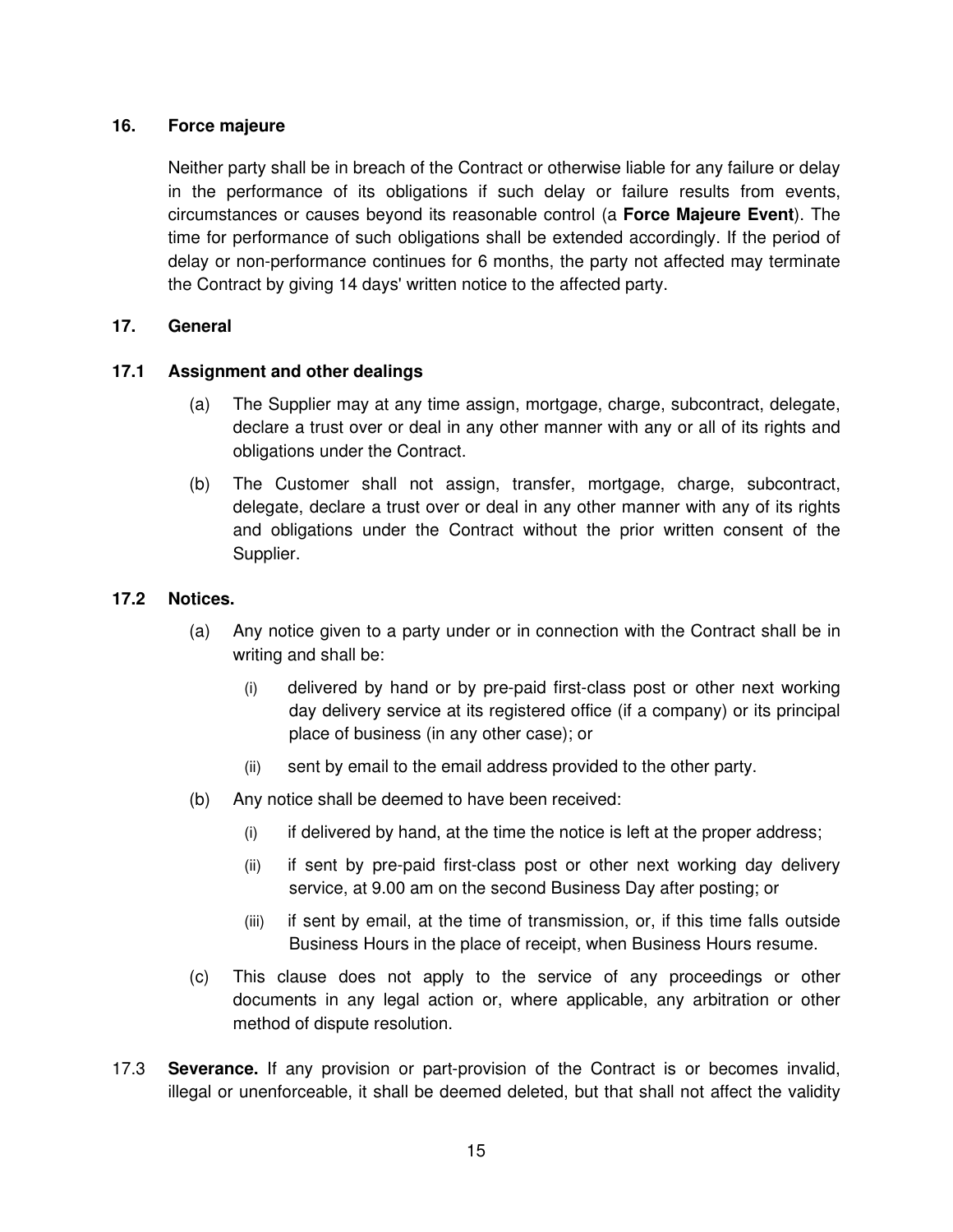and enforceability of the rest of the Contract. If any provision or part provision of the Contract is deemed deleted under this clause 17.3 the parties shall negotiate in good faith to agree a replacement provision that, to the greatest extent possible, achieves the commercial result of the original provision.

#### **17.4 Waiver.**

- (a) A waiver of any right or remedy is only effective if given in writing and shall not be deemed a waiver of any subsequent right or remedy.
- (b) A delay or failure to exercise, or the single or partial exercise of, any right or remedy shall not waive that or any other right or remedy, nor shall it prevent or restrict the further exercise of that or any other right or remedy.
- **17.5 No partnership or agency.** Nothing in the Contract is intended to, or shall be deemed to, establish any partnership or joint venture between the parties, constitute either party the agent of the other, or authorise either party to make or enter into any commitments for or on behalf of the other party.

### 17.6 **Entire agreement**.

- (a) The Contract constitutes the entire agreement between the parties.
- (b) Each party acknowledges that in entering into the Contract it does not rely on any statement, representation, assurance or warranty (whether made innocently or negligently) that is not set out in the Contract. Each party agrees that it shall have no claim for innocent or negligent misrepresentation or negligent misstatement based on any statement in the Contract.

# **17.7 Third party rights.**

- (a) The Contract does not give rise to any rights under the Contracts (Rights of Third Parties) Act 1999 to enforce any term of the Contract.
- (b) The rights of the parties to rescind or vary the Contract are not subject to the consent of any other person.
- **17.8 Variation.** Except as set out in these Conditions, no variation of the Contract shall be effective unless it is agreed in writing and signed by the parties (or their authorised representatives).
- **17.9 Governing law.** The Contract and any dispute or claim (including non-contractual disputes or claims) arising out of or in connection with it or its subject matter or formation shall be governed by and construed in accordance with the law of England and Wales.
- **17.10 Jurisdiction.** Each party irrevocably agrees that the courts of England and Wales shall have exclusive jurisdiction to settle any dispute or claim (including non-contractual